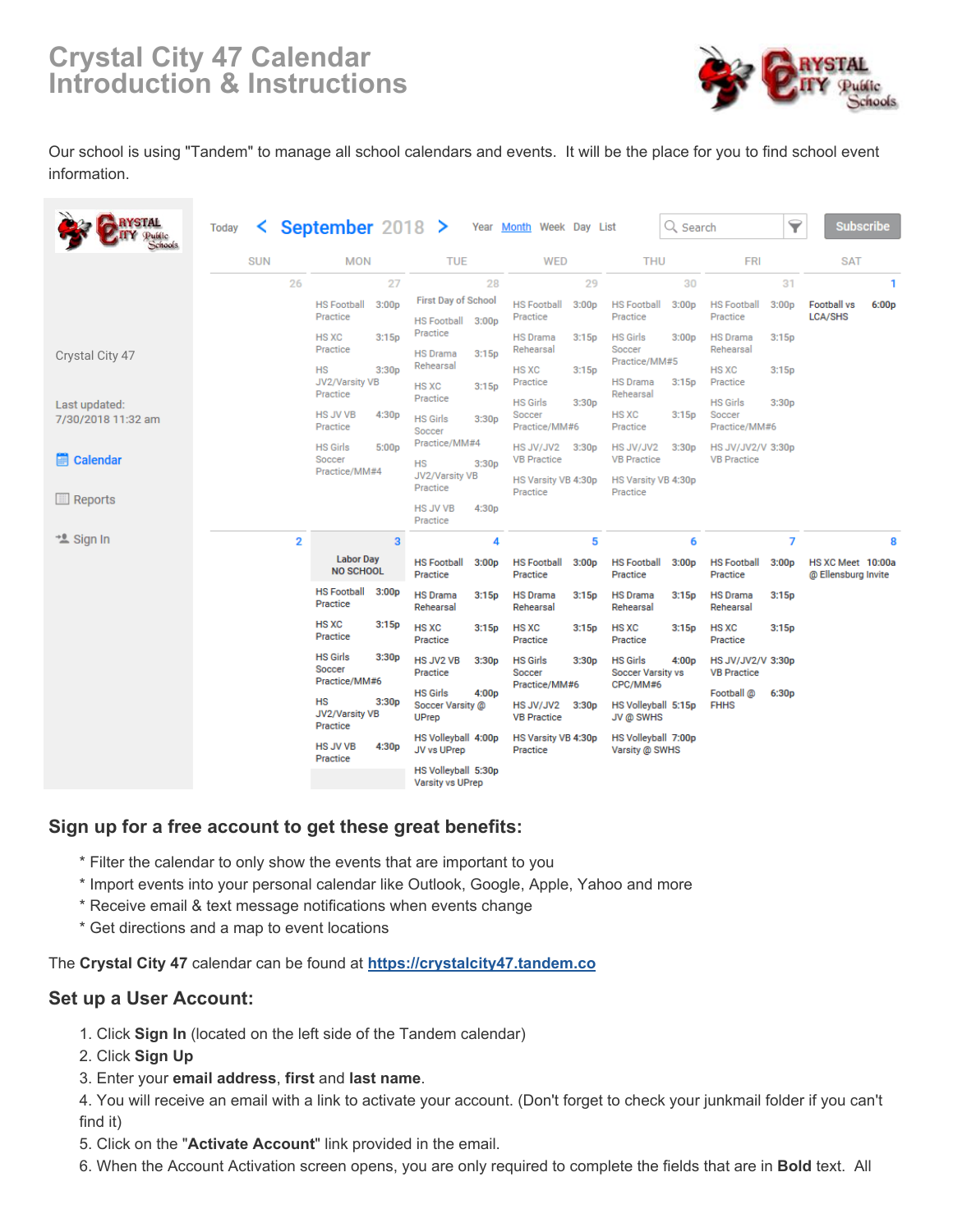other fields are optional.

- 7. Enter a **password** (there are no restrictions)
- 8. Click the "**Activate**" button at the bottom of the page
- 9. Sign into the calendar with your email address and password

#### **My Schedule - Your personal headquarters for the Tandem calendar:**

|                                     | <b>My Schedule</b>    |                          |                   |                              |
|-------------------------------------|-----------------------|--------------------------|-------------------|------------------------------|
|                                     | <b>Member Events</b>  |                          |                   |                              |
|                                     | [No Events]           |                          |                   |                              |
|                                     |                       |                          |                   |                              |
| Crystal City 47                     | Followed Events *     |                          |                   | subscribe                    |
|                                     | <b>Name</b>           | Date Start               | <b>Time Start</b> | Location                     |
| Last updated:<br>7/30/2018 11:32 am | <b>HS VB Practice</b> | 08/20/2018 (Mon) 3:30 pm |                   | Clyde Hill Edwards Gymnasium |
|                                     | <b>HS VB Practice</b> | 08/21/2018 (Tue)         | $3:30$ pm         | Clyde Hill Edwards Gymnasium |
| <b>Calendar</b><br>團                | <b>HS VB Practice</b> | 08/22/2018 (Wed) 3:30 pm |                   | Clyde Hill Edwards Gymnasium |
|                                     | <b>HS VB Practice</b> | 08/23/2018 (Thu)         | $3:30$ pm         | Clyde Hill Edwards Gymnasium |
| Reports<br>用                        | <b>HS VB Practice</b> | 08/24/2018 (Fri)         | $3:30$ pm         | Clyde Hill Edwards Gymnasium |
| $+0$ Cian In                        | View calendar         |                          |                   |                              |

After signing in to the Tandem calendar, check out the "**My Schedule**" tab.

The **Member Events** area will populate with upcoming events for any group that the school staff has assigned you as being a member.

The **Followed Events** area will populate with upcoming events for any **Groups** or **Facilities** you are following.

Use the **Subscribe** button to set up a sync of these events into your personal calendar.

Note: Click the **Gear** icon to add or remove Groups and Facilities from your followed list.